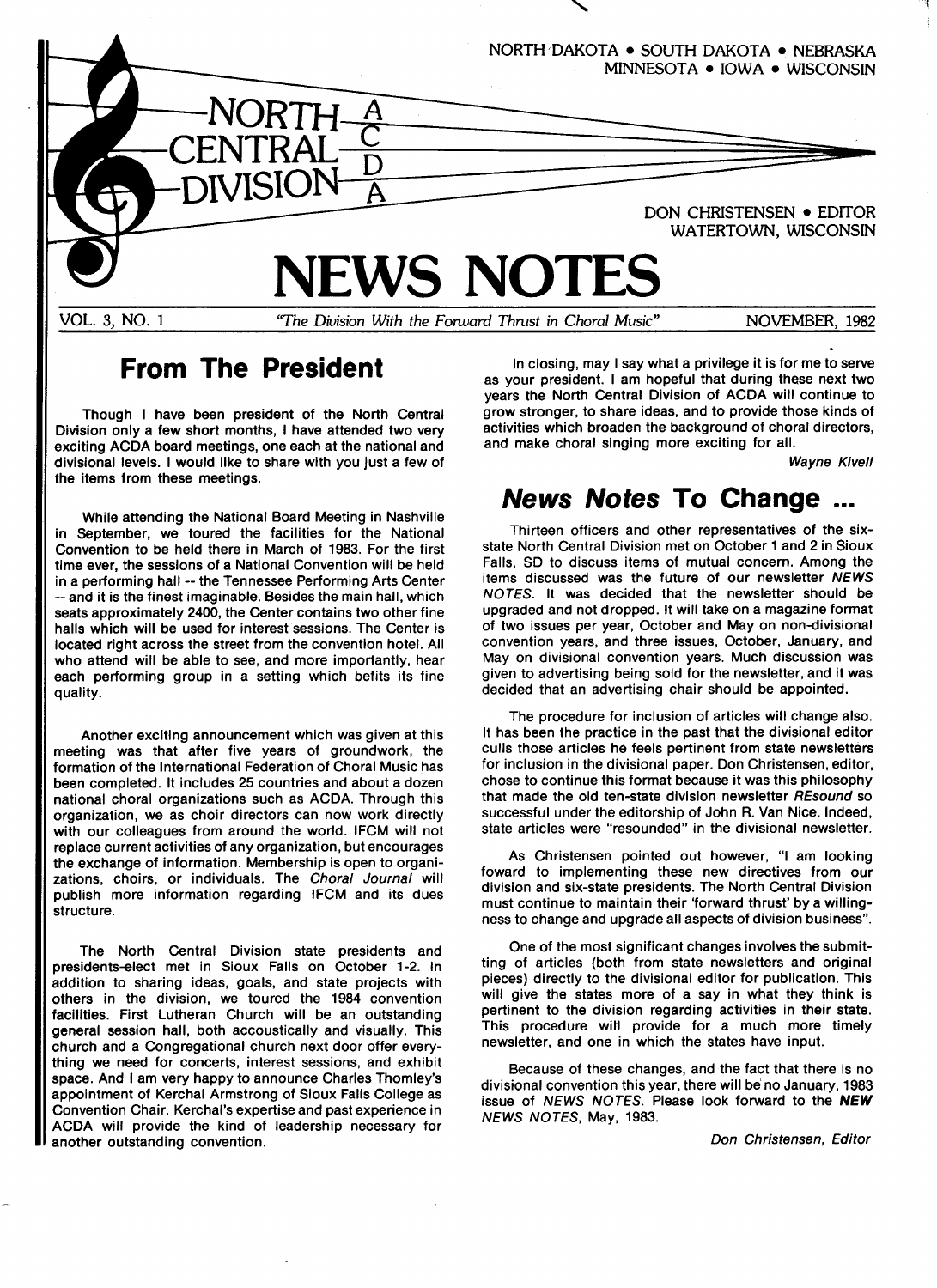# Plan Ahead . .

1984 North Central Division Convention - March 1, 2, 3. Begin planning your audition literature NOW, and why not plan on sending in an audition tape from your choir.

### Plan Now To Attend The 1983 National ACDA Convention -Nashville

The 1983 National Convention of the American Choral Directors Association will be held March 10-12, 1983 at the Beautiful new Tennessee Performing Arts Center in Nashville, Tennessee! Appearing on the convention program will be 20 performing choirs, including The Swedish Radio Choir (Eric Ericson, Director) and the Singing Sergeants and Orchestra (Craig Jessop, Director); a general session with Jester Hairston on the history of slave music; seven interest sessions; four reading sessions; and a Closing Session at Nashville's First Baptist Church led by Robert Shaw and Howard Swan, in which Mr. Shaw will deliver a keynote address on "Worship and the Arts", selected choirs will perform, and Messrs. Shaw and Swan will lead conventioneers in a stirring finale to what is certain to be an extraordinary National Convention!

All performances will be held in Andrew Jackson Hall, one of three major performing spaces in the Tennessee Performing-Arts-Center that opened in September of 1980. Jackson Hall is the home of the Nashville Symphony Orchestra, seats 2,442 people, and is widely acclaimed for its superior acoustics.

The 1983 Nashville Convention will feature seven outstanding interest sessions with distinguished clinicians, and for the first time at a National Convention ACDA will sponsor reading sessions in a variety of areas. All interest sessions will feature a demonstration choir.

Special exhibit hours (with special attractions) will be held each day that does not conflict with any convention sessions, giving all conventioneers ample opportunity to visit the outstanding array of exhibits being prepared by firms in the music industry throughout the United States.

Registration fees that have been established are: ACDA member pre-registration -\$30.00; ACDA member registration - \$40.00; Student/Retired/Spouse pre-registration - \$20.00; Student/Retired/Spouse registration - \$25.00; non-ACDA member registration - \$65.00. Official hotel registration materials will be mailed to all ACDA members and printed in THE CHORAL JOURNAL in the fall of 1982. The deadline for housing registration is February 16, 1983.

Of course, many will want to complete their visit to Nashville (also known as "Music City, U.S.A.") by attending the fabled Grand Old Opry, the longest-running live radio broadcast in the world. The Closing Session of the convention will end in time for those who wish to take in the 9:30 p.m. show on Saturday, March 12, and round-trip bus service will be available through ACDA for only \$5.00. Those wishing to make ticket inquiries and/or reservations should contact the Grand Ole Opry, 2810 0pryland Drive, Nashville, TN 37214 or call (615) 889-3060.

ACDA members are encouraged to begin making their travel plans and plane reservations immediately to save on expenses. The official opening of the 1983 National ACDA Convention will be Thursday, March 10, 1983, at 8:30 a.m. The national office advises that it will be economically beneficial to stay over Saturday night to take advantage of the significant savings available on excursion airfares, since Nashville has Sunday flights to all major airports leaving between  $7:00 - 9:00$  a.m.

For further information, check upcoming issues of THE CHORAL JOURNAL.

> George Berglund, Publicity Chair 1983 National ACDA Convention

## Your Change Of Address Some Startling Information

There is a serious need to inform our National Office (ACDA, P.O. Box 5310, Lawton, OK 73504) as soon as there is a change of address. The increase in postal rates makes mailing of The Choral Journal alarmingly expensive. For each Journal which cannot be delivered to an ACDA member whose address has changed, ACDA is billed each month by the postal service. The cost of each copy of The Chora/ Journal which cannot be delivered exceeds \$1.50 (including postage)I

One final note. Please do not send your change of address notice to the editors of the state or divisional newsletters. They have no control over mailing lists, and sending notices to them will only result in a long delay. Send your address change notice to your state secretary-treasurer, or the national office in Lawton.

#### May, 1983 News Notes Deadline

All material for the spring, 1983 issue of News Notes must reach the editor's desk by March 15, 1983. We especially need good quality black and white photographs which represent an activity (convention, workshop, clinic, festival) of interest to the division. Send all material to: Don Christensen, 901 Richards Ave., Watertown, WI 53094. For information call  $(414)$  261-7895 after 5:00 p.m.

### Williams Was Choral Fest Clinician

David Williams, Director of Choral Music at Central College in Pella, was the guest clinician for the Fifth Annual Choral Fest held on October 27 through the 30 days in City. The Festival Coordinator was Gary Schwartzhoff, Director of Choral Music at Charles City High School. The festival was sponsored by Charles City High School, Charles City Singers, Charles City Arts Council and the Trinity United Methodist Church.

Williams served as clinician for the High School Concert Choir and the Concert Chorale as well as the Charles City Singers throughout the week. In addition, he was the guest clinician for three festivals during the week. (1) The Church Choir Festival was held on October 28 at the Trinity United Methodist Church in Charles City. Mr. Williams rehearsed Now Thank We All Our God by Pachelbel; Lullay My Liking by Holst: Psalm III by Lee and When I Survey The Wondrous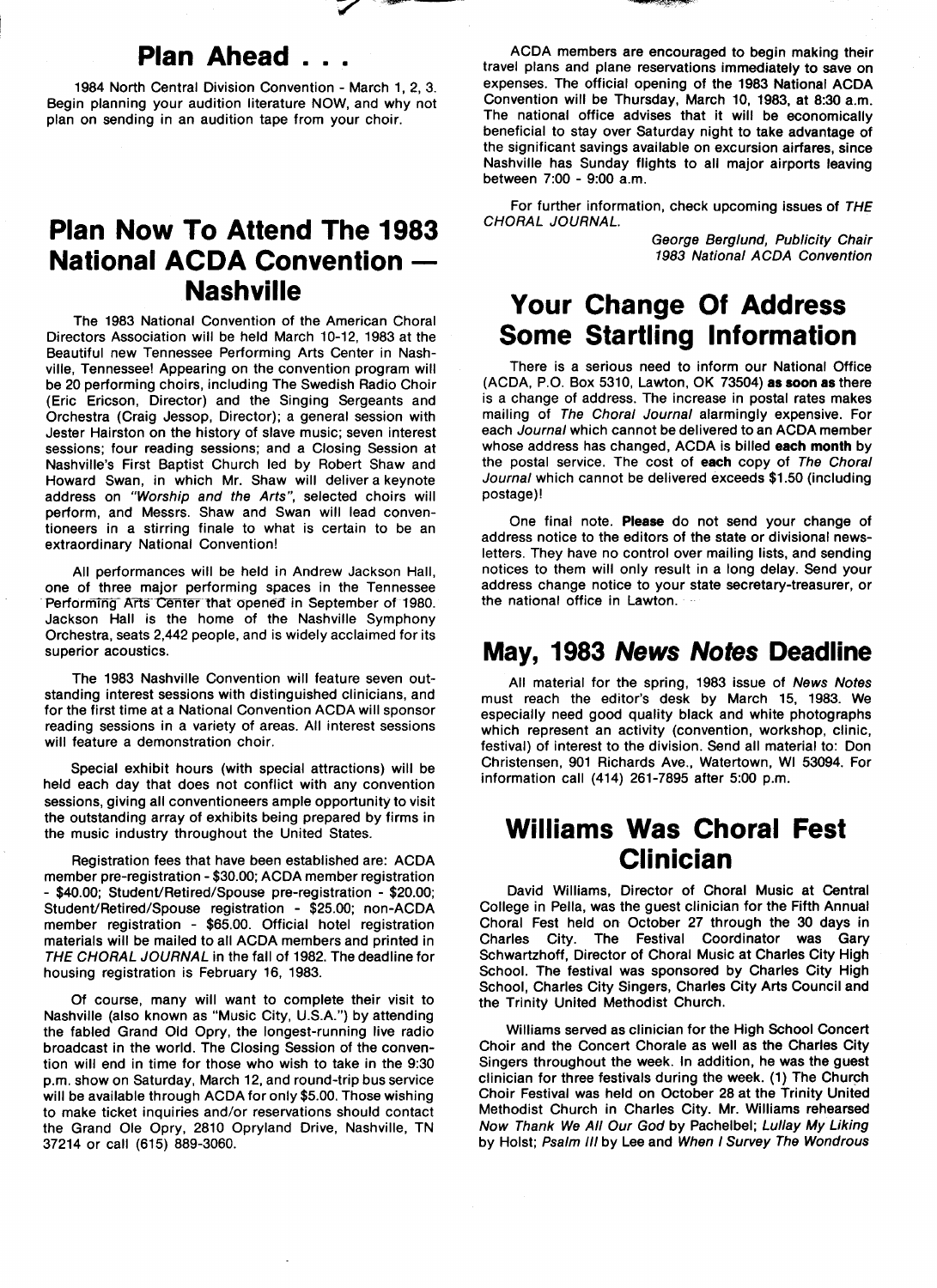#### William's Choral Fest Clinician Continued . . .

Cross by Martin. The choirs participating in the festival were as follows: Congregational Church Choir - Dorie Schmarzo, Director; Our Savior's Lutheran Church Choir - Brian Knutson, Director; St. Paul's Lutheran Church Choir - Alan Hagen, Director; Trinity United Methodist Church Choir - Gary Schwartzhoff, Director. (2) The High School Festival was held on Friday, October 29 at Charles City High School. Williams rehearsed each choir separately and conducted the Festival Choir on O Clap Your Hands by R. Vaughan Williams; Let All The Peoples Praise The Lord by Dressler; When The Saints Go Marchin' In by Shaw and My Spirit Sang All Day by Finzi. The folowing choirs participated: Belmond H.S. Concert Choir - Harlan Gillespie, Director; Cedar Falls H.S. Concert Choir - John Evenson, Director; Charles City H.S. Concert Choirs - Gary Schwartzhoff, Director; Greene H.S., Concert Choir - Ann Dumbauld, Director; Hampton H.S. Concert Choir - Mark Lehmann, Director; Osage H.S. Concert Choir -Brian Knutson, Director. (3) The Adult Choir Festival was held on October 30 at the Trinity United Methodist Church in Charles City. Williams held clinic sessions with each choir and conducted the Festival choir on Praise To The Lord by Distler; Let Nothing Ever Grieve Thee by Brahms and Dona Nobis Pacem by J.S. Bach. The followingparticipated: The Camerata Singer of N.E. Iowa - Dan Malloy, Director; The Charles City Singers - Gary Schwartzhoff, Director; The Fort Dodge Choral Society - Richard Chitty, Director.

The festival brought 450 vocalists from the age of 15 to 65 in contact with a guest clinician. Plans are being made for the festival next year. Those interested should contact Gary Schwartzhoff at Charles City High School, Charles City, Iowa 50616.

### Midwinter Church Music Conclave

Madison, Wisconsin

On Saturday, January 29, 1983, beginning at 9:00 a.m., UW Extension Music in cooperation with the WCDA presents the MIDWINTER CHURCH MUSIC CONCLAVE in the facilities of Bethel Lutheran Church, 312 Wisconsin Avenue in Madison.

Church choir directors have the opportunity to spend a day with JOHN W. BUPKE, Executive Director of the Choristers Guild in Dallas, Texas, who has an illustrious career in church music. His sessions focus on materials and techniques for children's, youth and adult choirs.

Organists at this conclave will be with KAPEL PAUKEPT, the celebrated concert organist and composer. Presently Karel Paukert is in the prestigious cleveland Museum position.

On Friday evening, January 28 at 8:00 p.m. as a preconclave offering, there will be an evening of Lenten and Easter music. The folowing choirs from Madison churches are participating: Bethel Lutheran Church, Lawrence Kelliher, Director; Christ Presbyterian Church, Peggy Dettweiler, Director; St. Bernard's Catholic Church, Kary Hyre, Director; Grace Episcopal Church, Samuel Jones, Director; and First Baptist Church, Ruth Horral, Director.

For further information and registration details the UW Extension Music Department, 610 Langdon Street, Madison, Wisconsin 53706. Telephone 608/263-6822.

### WCDA 1983 Convention plans Underway

The Wisconsin CDA are making final plans for their state convention to be held on the Lawrence University Campus, Appleton, Wisconsin on Friday and Saturday, January 21 and 22. plan now to attend.

(Editor's Note: The following article was written by Diana J. Leland and appeared in the October, 1982 issue of The Star of the North, the official state newsletter of the Minnesota CDA.)

#### Discipline: The Key To Success ln Junior High School Music

Richard Schirmacher attributes the overall success of his junior high choral program to good discipline. Once good discipline is acquired, pride follows, and then a teacher can do absolutely anything with his or her students - Anythingl

Schirmacher's choir, from Carl Sandburg Junior High School in Robbinsdale, appeared in concert and special interest sessions at the 1982 Minnesota ACDA convention in St. cloud, November 19 and 20.

Schirmacher maintains that a successful junior high teacher must be Fun, Fair and Firm with students. A teacher must also be absolutely convinced of what he or she is doing and, most importantly, accept the idiosyncrasies of this particular age group. According to Schirmacher, a teacher must understand junior high students, but not necessarily condone everything they do. Students don't want teachers to be their buddy or pal. Instead students respect teachers who can be listeners, be humorous with them, kid them, tease them, be honest with them and above all, teachers who are willing to admit their own mistakes,

Schirmacher has a successful recruitment program and is able to maintain the number of boys in his mixed choirs (1/2 boys, 1/2 girls) by appealing to the fact that athletics and music attract students who are the most talented, brightest and most intelligent. He also programs at least one boys' chorus (combined 8th and 9th grade mixed choir boys) number on each choir concert - complete with choreography and costume! He feels that those special numbers sell the idea of boys singing. Girls don't need any recruitment - they always flock in by the thousands!

For Schirmacher, dealing with changing voices is similar to playing a game of Chinese checkers. Junior high voices are constantly shifting - particularly boys' voices. He once had a junior high boy that learned all 4 parts in one semester - from soprano to bass. While a voice is changing and a part is too high or low, he suggests that a student not sing for a few measures, and just mouth the words. He also encourages his students to smile a lot and to look interested when doing this.

Schirmacher teaches musicianship and sightreading to his students through perseverance. He uses examples from regular choral music whenever they occur. He also utilizes planned sightreading every day for about 20 minutes. He feels that sightreading uses precious rehearsal time - but that it's well worth it from a longrange outlook. Sections of his choir compete to see whose sightreading is most accurate. The students love it! He urges all junior high teachers to bite the bullet, close the piano lid, and not play examples for students. Let students figure out the exercises themselves.

Schirmacher chooses his junior high choral literature by playing it for himself over a period of time. It if lasts after many playings by the director, the chances are good the students will like it. He emphasizes that in dealing with junior high choral literature, a director must always be prepared and willing to improvise on a score. Do not be bound by what is written on the page. No arrangement is suitable for all situations. Adapt!

Schirmacher reminds us that teachers always receive exactly what they expect and demand from students. If a teacher demands little, he or she will get little in return. If a teacher demands excellence, jt will be achieved.